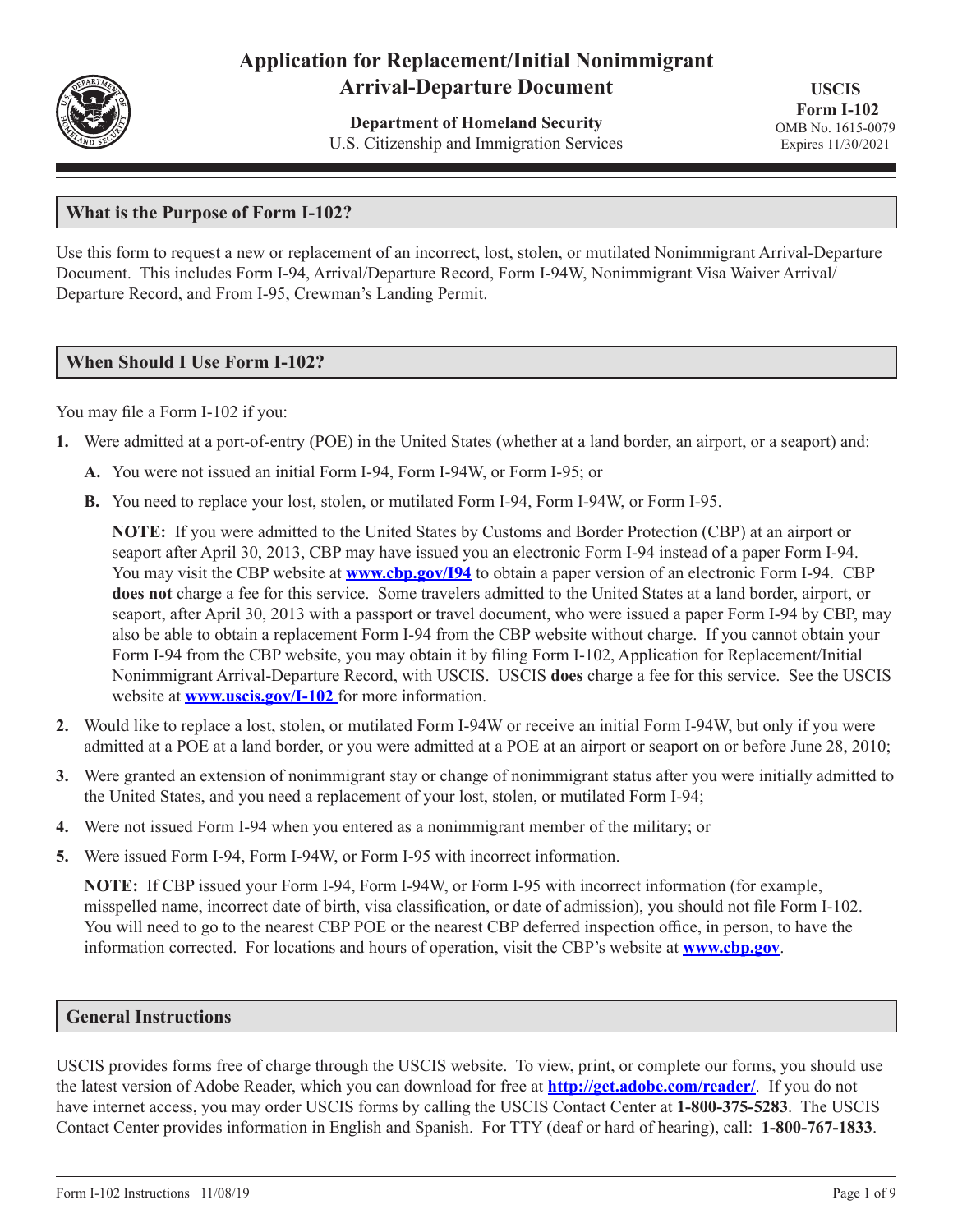Each application must be properly signed and filed. For all signatures on this application, USCIS will not accept a stamped or typewritten name in place of a signature. A legal guardian may also sign for a mentally incompetent person. If the request is not signed or if the requisite signature on the request is not valid, USCIS will reject the request. See 8 CFR 103.2(a)(7)(ii)(A). If USCIS accepts a request for adjudication and determines that it has a deficient signature, USCIS will deny the request.

**Validity of Signatures.** USCIS will consider a photocopied, faxed, or scanned copy of the original handwritten signature valid for filing purposes. The photocopy, fax, or scan must be of the original document containing the handwritten ink signature.

**Filing Fee.** Each application must be accompanied by the appropriate filing fee. (See the **What Is the Filing Fee** section of these Instructions.)

**Evidence.** At the time of filing, you must submit all evidence and supporting documents listed in the **What Evidence Must You Submit** and/or **Specific Instructions** sections of these Instructions.

**Copies.** You should submit legible photocopies of documents requested, unless the Instructions specifically state that you must submit an original document. USCIS may request an original document at the time of filing or at any time during processing of an application or petition. If USCIS requests an original document from you, it will be returned to you after USCIS determines it no longer needs your original.

**NOTE:** If you submit original documents when not required or requested by USCIS, **your original documents may be immediately destroyed after we receive them.**

**Translations.** If you submit a document with information in a foreign language, you must also submit a full English translation. The translator must sign a certification that the English language translation is complete and accurate, and that he or she is competent to translate from the foreign language into English. The certification must also include the translator's signature, printed name, the signature date, and the translator's contact information.

# **How to Fill Out Form I-102**

- **1.** Type or print legibly in black ink.
- **2.** If you need extra space to complete any item within this application, use the space provided in **Part 7. Additional Information** or attach a separate sheet of paper. Type or print your name and Alien Registration Number (A-Number) (if any) at the top of each sheet; indicate the **Page Number**, **Part Number**, and **Item Number** to which your answer refers; and sign and date each sheet.
- **3.** Answer all questions fully and accurately. If a question does not apply to you (for example, if you have never been married and the question asks, "Provide the name of your current spouse"), type or print "N/A" unless otherwise directed. If your answer to a question which requires a numeric response is zero or none (for example, "How many children do you have" or "How many times have you departed the United States"), type or print "None" unless otherwise directed.

# **Specific Instructions**

Form I-102 is divided into **Parts 1.** - **7.** The following information should help you fill out the form.

# **Part 1. Information About You**

**Item Number 1. Alien Registration Number (A-Number).** This is your immigration file number. If you do not have an Alien Registration Number or do not know it, leave this blank.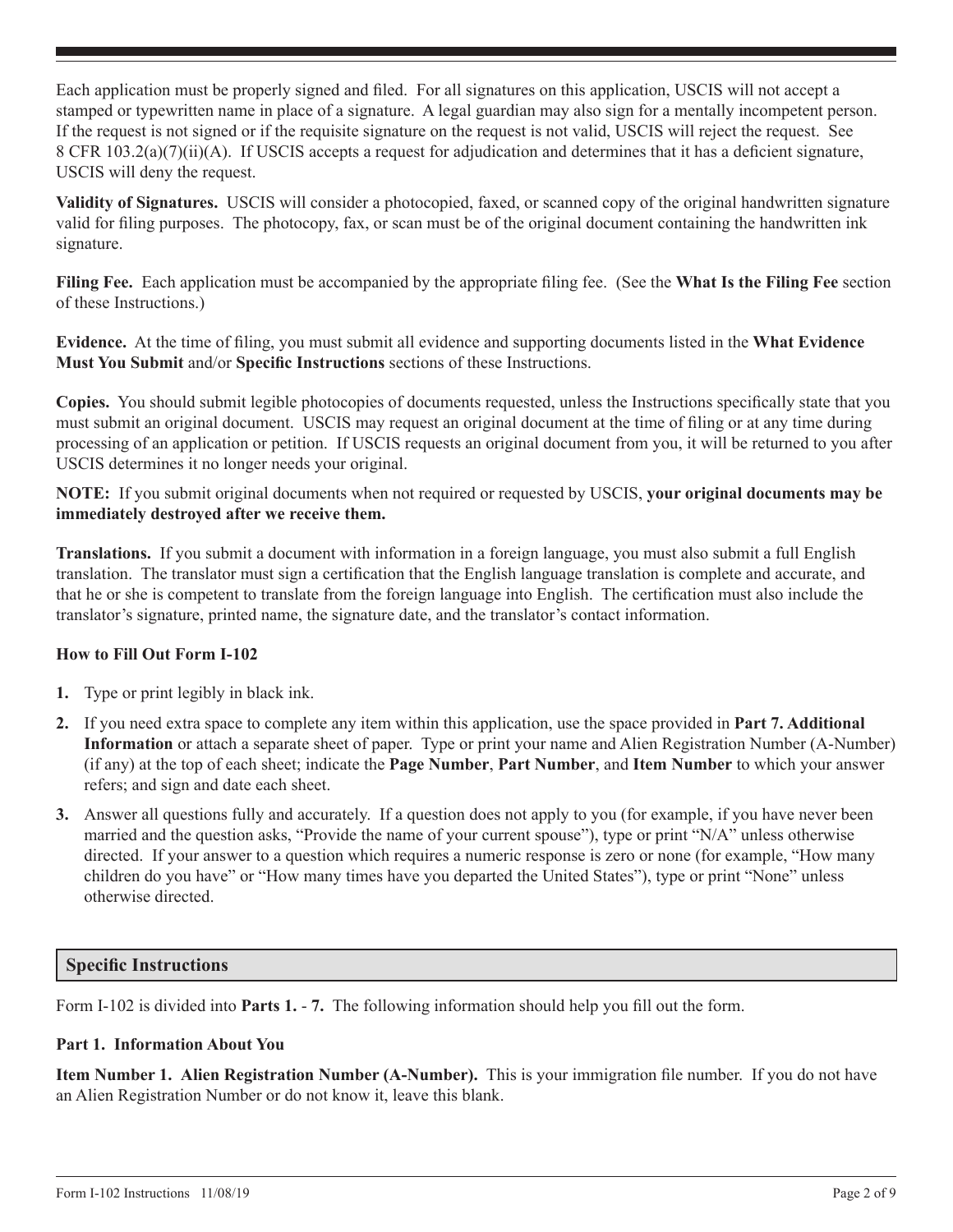**Item Number 2. USCIS Online Account Number** (if any). If you have previously filed an application or petition using the USCIS online filing system (previously called USCIS Electronic Immigration System (USCIS ELIS)), provide the USCIS Online Account Number you were issued by the system. You can find your USCIS Online Account Number by logging in to your account and going to the profile page. If you previously filed certain applications or petitions on a paper form through a USCIS Lockbox facility, you may have received a USCIS Online Account Access Notice issuing you a USCIS Online Account Number. You may find your USCIS Online Account Number at the top of the notice. The USCIS Online Account Number is not the same as an A-Number. If you were issued a USCIS Online Account Number, enter it in the space provided.

**Item Numbers 3.a.** - **3.c. Your Full Legal Name.** Provide your full legal name. If you have two last names, provide both. Only add a hyphen (-) between your last names if it is included as part of your legal last name.

**Item Numbers 4.a.** - **4.c. Other Names Used.** If you have used any other names or aliases, provide them in this section. If you need extra space to complete this section, use the space provided in **Part 7. Additional Information**.

**Item Numbers 5.a.** - **6. U.S. Mailing Address.** Provide your complete U.S. mailing address in the spaces provided. If your mail is sent to someone other than yourself, include an "In Care Of Name" as part of your mailing address.

**Item Numbers 7.a.** - **7.f. U.S. Physical Address.** Provide your physical address if this address is different from your U.S. mailing address.

**Item Number 8. Date of Birth.** Provide your date of birth (mm/dd/yyyy) in the space provided as it is shown on your birth certificate or other government-issued identity document

**Item Numbers 9.** - **10. Country of Birth and Country of Citizenship.** Provide the name of the country of your birth and the name of the country of your citizenship. Use the current names of the country of your birth and country of your citizenship.

**Item Number 11. U.S. Social Security Number.** Provide your U.S. Social Security number. If you do not have a U.S. Social Security number, leave this field blank.

**Item Numbers 12. - 13. Date and Place of Last Entry into the United States.** Provide the date (mm/dd/yyyy) and location of your last actual entry into the United States.

**Item Number 14. Class of Admission at Last Entry into the United States.** Provide the class of admission at your last entry into the United States.

**Item Number 15. Type of Port-of-Entry.** Indicate whether you last entered the United States at a land border, airport, or seaport.

**Item Number 16. Current Nonimmigrant Status.** Provide your current status. If you were granted a change of status, provide a copy of the approval notice noting the change.

**Item Number 17. Date Status Expires.** Provide the date (mm/dd/yyyy) your authorized period of stay in the United States expires or expired.

**Item Number 18.a. Form I-94, Form I-94W, or Form I-95 Arrival-Departure Number.** Provide your Form I-94, Form I-94W, or Form I-95 Arrival-Departure Number, if you have one. Otherwise, leave this field blank. The I-94 Arrival-Departure number is on the Form I-94, which may be noted as the Departure Number on some versions. If CBP did not provide you with a paper Form I-94 upon arrival/admission to the United States, you may print out a paper version of Form I-94 from the CBP website at **www.cbp.gov/I94** according to the instructions provided by CBP at the time of admission.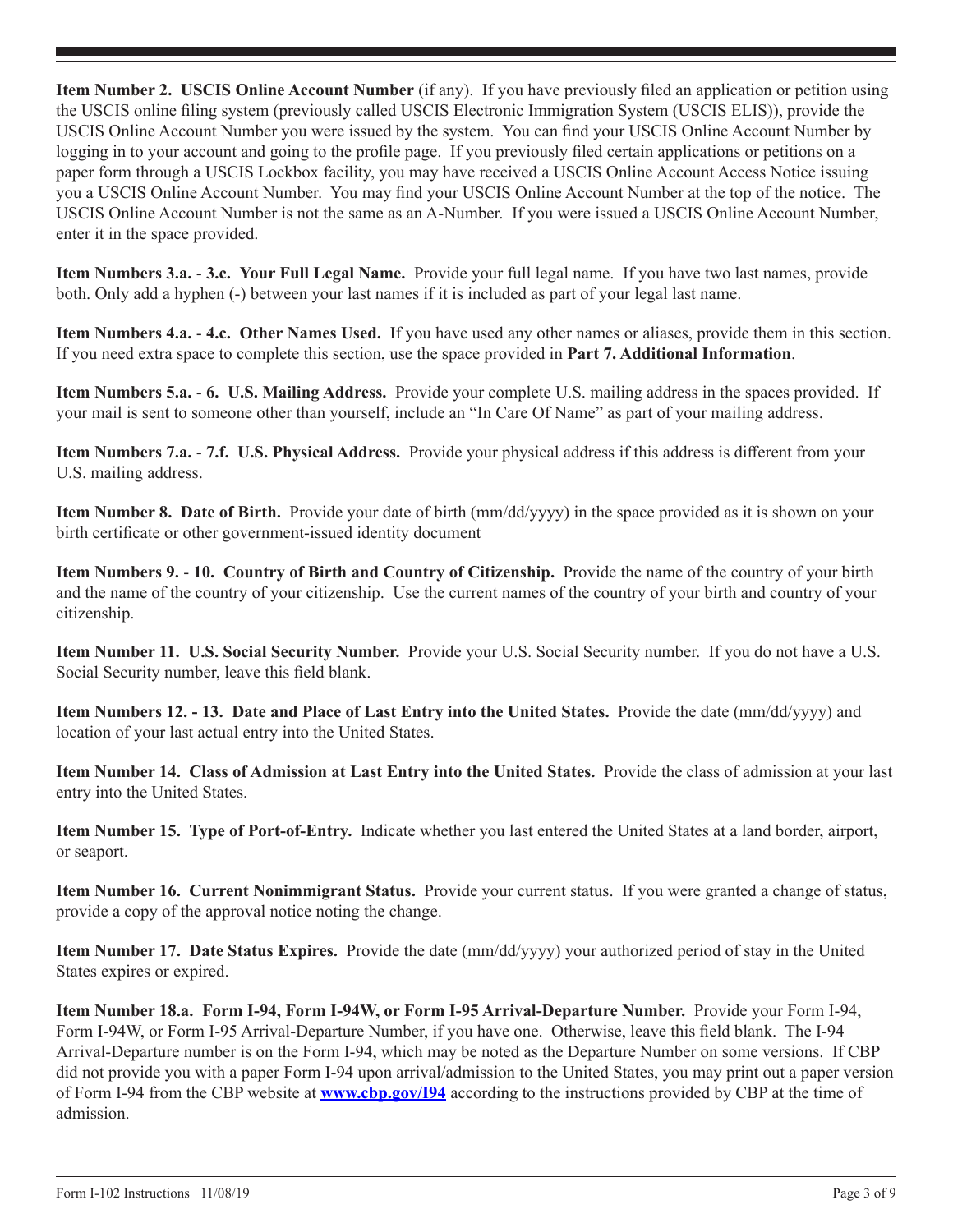**Item Numbers 18.b.** - **18.c. Passport and Travel Document Numbers.** If you used a passport or travel document to travel to the United States, enter either the passport or travel document information in the appropriate space on the application, even if the passport or travel document is currently expired.

**Item Number 18.d. Country of Issuance for Passport or Travel Document.** Enter the country that issued the passport or travel document number you provided in **Item Number**s **18.b.** or **18.c.**

**Item Number 18.e. Expiration Date for Passport or Travel Document.** Enter the expiration date (mm/dd/yyyy) of the passport or travel document number you provided in **Item Number**s 1**8.b.** or 1**8.c.**

**Item Numbers 19.a.** - **19.c.** Provide your name exactly as it appears on From I-94, Form I-94W, or Form I-95. If your name on Form I-94, Form I-94W, or Form I-95 appears different than your current legal name, provide evidence of the name change.

This evidence may include, but is not limited to, a birth certificate registered with civil authorities, a marriage certificate registered with civil authorities, a divorce decree registered with civil authorities, a death certificate registered with civil authorities, an adoption decree, a court order, or other legal document at the time of admission or issuance of Form I-94.

# **Part 2. Reason for Application**

The following is a brief description of eligibility categories. Select **only one** box in **Part 2.** of Form I-102 that matches your reason for filing. After determining which category best applies, you must submit evidence that proves eligibility. Each category has specific evidence requirements. See the **Submit Your Application** section of these Instructions for information on what evidence is required.

You should use Form I-102 to:

**1.** Replace your lost, stolen, or mutilated Form I-94, Form I-94W, or Form I-95. Select **Item Number**s **1.a., 1.b., 1.c., or 1.d.** in **Part 2.**

**NOTE:** If you were issued an electronic Form I-94 by CBP at a POE at an airport or seaport, you may not need to file Form I-102 to receive your Form I-94 in paper format. Instead, you may be able to obtain your Form I-94 in paper format by going to the CBP website at **www.cbp.gov/I94** and following the instructions on the website. No fee is charged for this service. See the **NOTE** in the **When Should I Use Form I-102?** section of these Instructions for more information.

**2.** Receive an initial Form I-94 or Form I-94W if you were admitted to the United States at a POE (whether at a land border, airport, or seaport) and you were not issued an initial Form I-94 or Form I-94W at admission. Select **Item Number 1.e.** in **Part 2.**

**NOTE:** If you were issued an electronic Form I-94 by CBP at a POE at an airport or seaport, you may not need to file Form I-102 to receive your Form I-94 in paper format. Instead, you may be able to obtain your Form I-94 in paper format by going to the CBP website at **www.cbp.gov/I94** and following the instructions on the website. No fee is charged for this service. See the **NOTE** in the **When Should I Use Form I-102?** section of these Instructions for more information.

**3.** Receive a corrected Form I-94, Form I-94W, or Form I-95 if you were issued one by USCIS with incorrect information. Select **Item Number 1.f.** in **Part 2.**

**NOTE:** If CBP issued you Form I-94, Form I-94W, or Form I-95 with incorrect information (for example, misspelled name, incorrect date of birth, visa classification, or date of admission), you should not file Form I-102. You will need to go to the nearest CBP POE or the nearest CBP deferred inspection office, in person, to have the information corrected. For locations and hours of operation, visit the CBP's website at **www.cbp.gov**.

- **4.** Receive an initial Form I-94 if you were not issued one when you were originally admitted into the United States due to your military membership as described below (Select **Item Number 1.g.** in **Part 2.**):
	- **A.** Nonimmigrant member of the U.S. Armed Forces;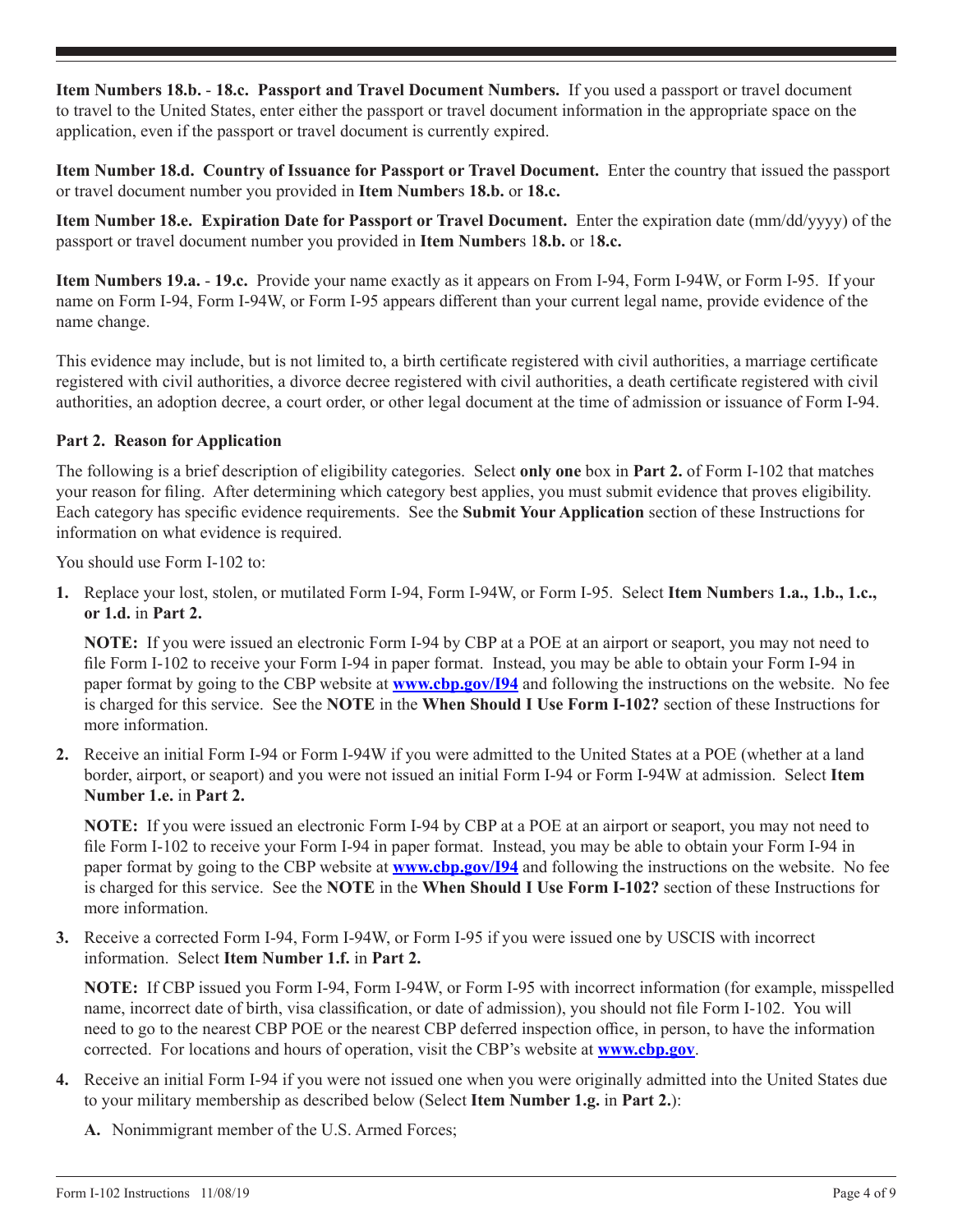- **B.** Nonimmigrant member of the North Atlantic Treaty Organization (NATO) armed forces or civilian component; or
- **C.** Nonimmigrant member of the Partnership for Peace Military program under the Status of Forces Agreement (SOFA)

## **Part 3. Processing Information**

**Item Numbers 1.a.** - **2.b.** Provide all information requested in the spaces provided.

## **Part 4. Applicant's Statement, Contact Information, Certification, and Signature**

**Item Numbers 1.a.** - **6.b.** Select the appropriate box to indicate whether you read this application yourself or whether you had an interpreter assist you. If someone assisted you in completing the application, select the box indicating that you used a preparer. Further, you must sign and date your application and provide your daytime telephone number, mobile telephone number (if any), and email address (if any). Every application **MUST** contain the signature of the applicant (or parent or legal guardian, if applicable). A stamped or typewritten name in place of a signature is not acceptable.

#### **Part 5. Interpreter's Contact Information, Certification, and Signature**

**Item Numbers 1.a.** - **7.b.** If you used anyone as an interpreter to read the Instructions and questions on this application to you in a language in which you are fluent, the interpreter must fill out this section; provide his or her name, the name and address of his or her business or organization (if any), his or her daytime telephone number, his or her mobile telephone number (if any), and his or her email address (if any). The interpreter must sign and date the application.

## **Part 6. Contact Information, Declaration, and Signature of the Person Preparing this Application, if Other Than the Applicant**

**Item Numbers 1.a.** - **8.b.** This section must contain the signature of the person who completed your application, if other than you, the applicant. If the same individual acted as your interpreter **and** your preparer, that person should complete both **Part 5.** and **Part 6.** If the person who completed this application is associated with a business or organization, that person should complete the business or organization name and address information. Anyone who helped you complete this application **MUST** sign and date the application. A stamped or typewritten name in place of a signature is not acceptable. If the person who helped you prepare your application is an attorney or accredited representative, he or she may also need to submit a completed Form G-28, Notice of Entry of Appearance as Attorney or Accredited Representative, along with your application.

#### **Part 7. Additional Information**

**Item Numbers 1.a.** - **7.d.** If you need extra space to provide any additional information within this application, use the space provided in **Part 7. Additional Information**. If you need more space than what is provided in **Part 7.**, you may make copies of **Part 7.** to complete and file with your application, or attach a separate sheet of paper. Type or print your name and A-Number (if any) at the top of each sheet; indicate the **Page Number**, **Part Number**, and **Item Number** to which your answer refers; and sign and date each sheet.

# **We recommend that you print or save a copy of your completed application to review in the future and for your records.**

#### **What Evidence Must You Submit?**

You must submit all evidence requested in these Instructions with your application. If you fail to submit required evidence, USCIS may reject or deny your application for failure to submit requested evidence or supporting documents in accordance with 8 CFR 103.2(b)(1) and these Instructions.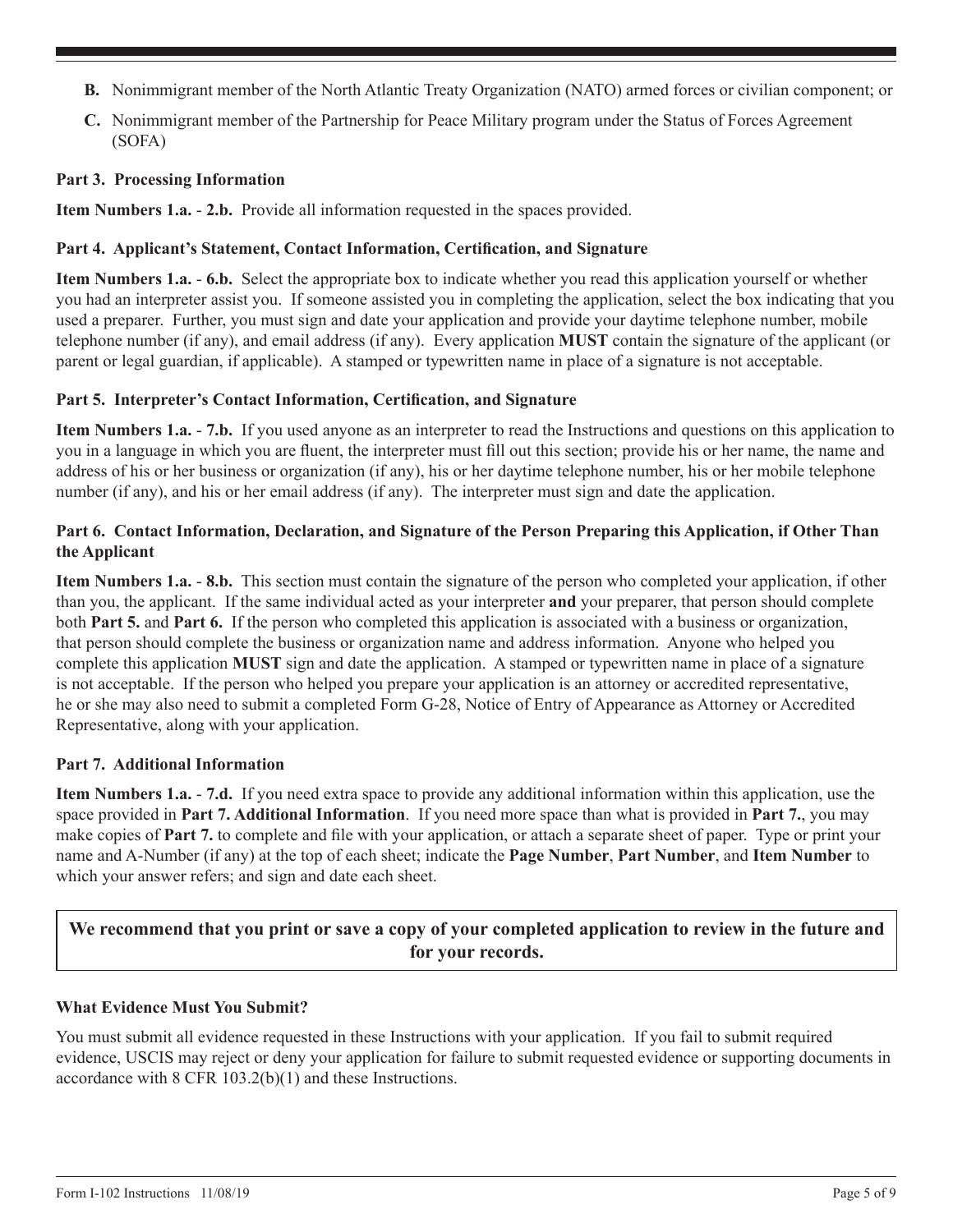## **1. Your Signed and Completed Form I-102**

Each application must be properly signed and filed with the correct fee. If you are under 14 years of age, your parent or legal guardian may sign the application.

## **2. General Requirements**

**Evidence Requirements.** You must file your application with a copy of a government-issued ID verifying your legal name and date of birth. You must also submit the required initial evidence listed below for your reason for filing. Attach copies, showing the front and back of the documents you need to support your application. **Do not send original documents unless instructed to do so.**

- **A. Lost or Stolen Form I-94, Form I-94W, or Form I-95.** If you are applying to replace a lost or stolen Form I-94, Form I-94W, or Form I-95, submit a copy of the biographic page from your passport and a copy of the page indicating admission as claimed, or other evidence of your admission. If you are unable to provide this evidence, submit a full explanation stating why you cannot give any of the above evidence, along with a copy of evidence of your identity and copies of any evidence in your possession to substantiate your claim. If your Form I-94, Form I-94W, or Form I-95 was stolen, submit a copy of the police report relating to the theft, if available. If a police report is unavailable or was not made, submit an explanation describing the circumstances of the theft and why the police report is unavailable or was not made.
- **B. Mutilated Form I-94, Form I-94W, or Form I-95.** If you are applying to replace a mutilated Form I-94, Form I-94W, or Form I-95, attach the original damaged form.
- **C. Not Issued Form I-94 at Admission.** If you were not issued Form I-94 at admission to the United States at a POE (whether at a land border, airport, or seaport), attach a copy of your passport with the admission stamp issued by CBP. If you were issued an electronic Form I-94 by CBP upon your admission at a POE at an airport or seaport, you may be able to obtain your Form I-94 in paper format by accessing the CBP website at **www.cbp.gov/I94**. This service is free. See the **NOTE** in the **When Should I Use Form I-102** section of these Instructions.
- **D. Correct Inaccurate Information.** If you want USCIS to correct inaccurate information that USCIS issued on your Form I-94, Form I-94W, or Form I-95, attach your Form I-94, Form I-94W, or Form I-95 to your application. Also attach a statement dated and signed by you, citing specifically what information on your Form I-94, Form I-94W, or Form I-95 requires correction. You must also attach evidence verifying the validity of the information submitted for correction purposes.
- **E. Nonimmigrant Military Member.** If you are filing as a nonimmigrant military member in the U.S. Armed Forces, NATO, or the Partnership for Peace program, and you are requesting an initial Form I-94, contact your foreign commander or his or her designee in the United States for filing information.

# **What Is the Filing Fee?**

The filing fee for Form I-102 is **\$445**.

**NOTE:** The filing fee is not refundable, regardless of any action USCIS takes on this application. **DO NOT MAIL CASH.** You must submit all fees in the exact amounts.

- **1.** You do **not** need to pay the fee to request USCIS to correct your Form I-94, Form I-94W, or Form I-95 if the error on your document was made by USCIS, through no fault of your own. If, however, the error was made because of information you provided or failed to provide to USCIS or the U.S. Department of State, you must pay the fee.
- **2.** You do **not** need to pay the fee if you are a nonimmigrant military member in the U.S. Armed Forces, or if you are participating in a NATO or Partnership for Peace military program under the SOFA, and you are requesting an initial Form I-94. Select box "**1.g.**" in **Part 2.** if this applies to you.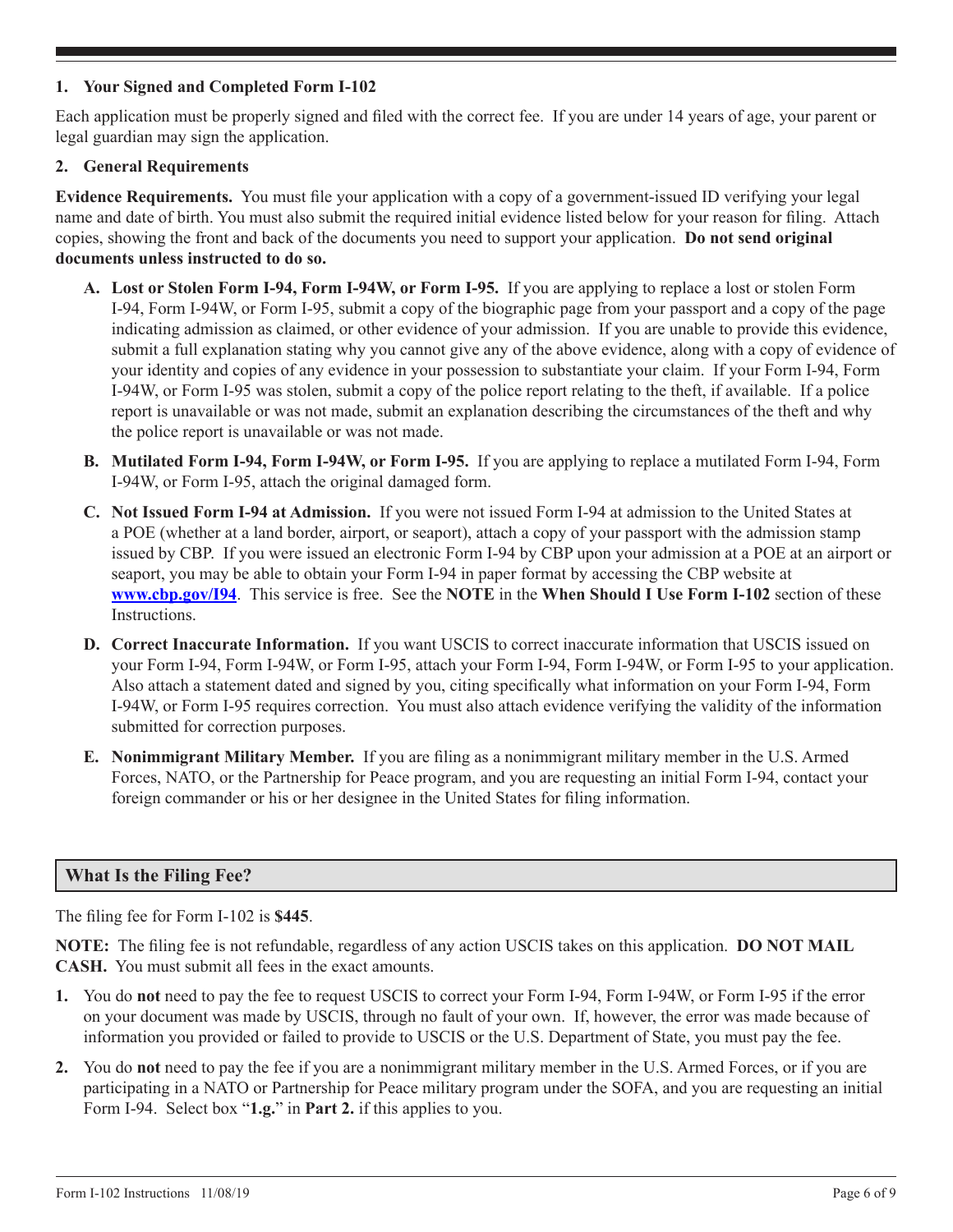## **Payments by Check or Money Order**

Use the following guidelines when you prepare your check or money order for the Form I-102 filing fee:

- **1.** The check or money order must be drawn on a bank or other financial institution located in the United States and must be payable in U.S. currency; **and**
- **2.** Make the check or money order payable to **U.S. Department of Homeland Security**.

**NOTE:** Spell out U.S. Department of Homeland Security; do not use the initials "USDHS" or "DHS."

**3.** If you live outside the United States, contact the nearest U.S. Embassy or U.S. Consulate for instructions on the method of payment.

**Notice to Those Making Payment by Check.** If you send USCIS a check, we will convert it into an electronic funds transfer (EFT). This means we will copy your check and use the account information on it to electronically debit your account for the amount of the check. The debit from your account will usually take 24 hours and your bank will show it on your regular account statement.

You will not receive your original check back. We will destroy your original check, but we will keep a copy of it. If USCIS cannot process the EFT for technical reasons, you authorize us to process the copy in place of your original check. If your check is returned as unpayable, USCIS will re-submit the payment to the financial institution one time. If the check is returned as unpayable a second time, we will reject your application and charge you a returned check fee.

## **Payments by Credit Card**

If you are filing your application at a USCIS Lockbox facility, you can pay your filing fee using a credit card. Please see Form G-1450, Authorization for Credit Card Transactions, at **www.uscis.gov/G-1450** for more information

#### **How to Check If the Fees Are Correct**

Form I-102's filing fee is current as of the edition date in the lower left corner of this page. However, because USCIS fees change periodically, you can verify that the fee is correct by following one of the steps below.

- **1.** Visit the USCIS website at **www.uscis.gov**, select "FORMS," and check the appropriate fee; or
- **2.** Visit the USCIS Contact Center at **www.uscis.gov/contactcenter** to get answers to your questions and connect with a live USCIS representative. The USCIS Contact Center provides information in English and Spanish. For TTY (deaf or hard of hearing) call: **1-800-767-1833**.

#### **Where to File?**

Please see our website at **www.uscis.gov/I-102** or visit the USCIS Contact Center at **www.uscis.gov/contactcenter** to connect with a USCIS representative for the most current information about where to file this application. The USCIS Contact Center provides information in English and Spanish. For TTY (deaf or hard of hearing) call: **1-800-767-1833**.

#### **Address Change**

An applicant who is not a U.S. citizen must notify USCIS of his or her new address within 10 days of moving from his or her previous residence. For information on filing a change of address, go to the USCIS website at **www.uscis.gov/addresschange** or contact the USCIS Contact Center at **www.uscis.gov/contactcenter** for help. The USCIS Contact Center provides information in English and Spanish. For TTY (deaf or hard of hearing) call: **1-800-767-1833**.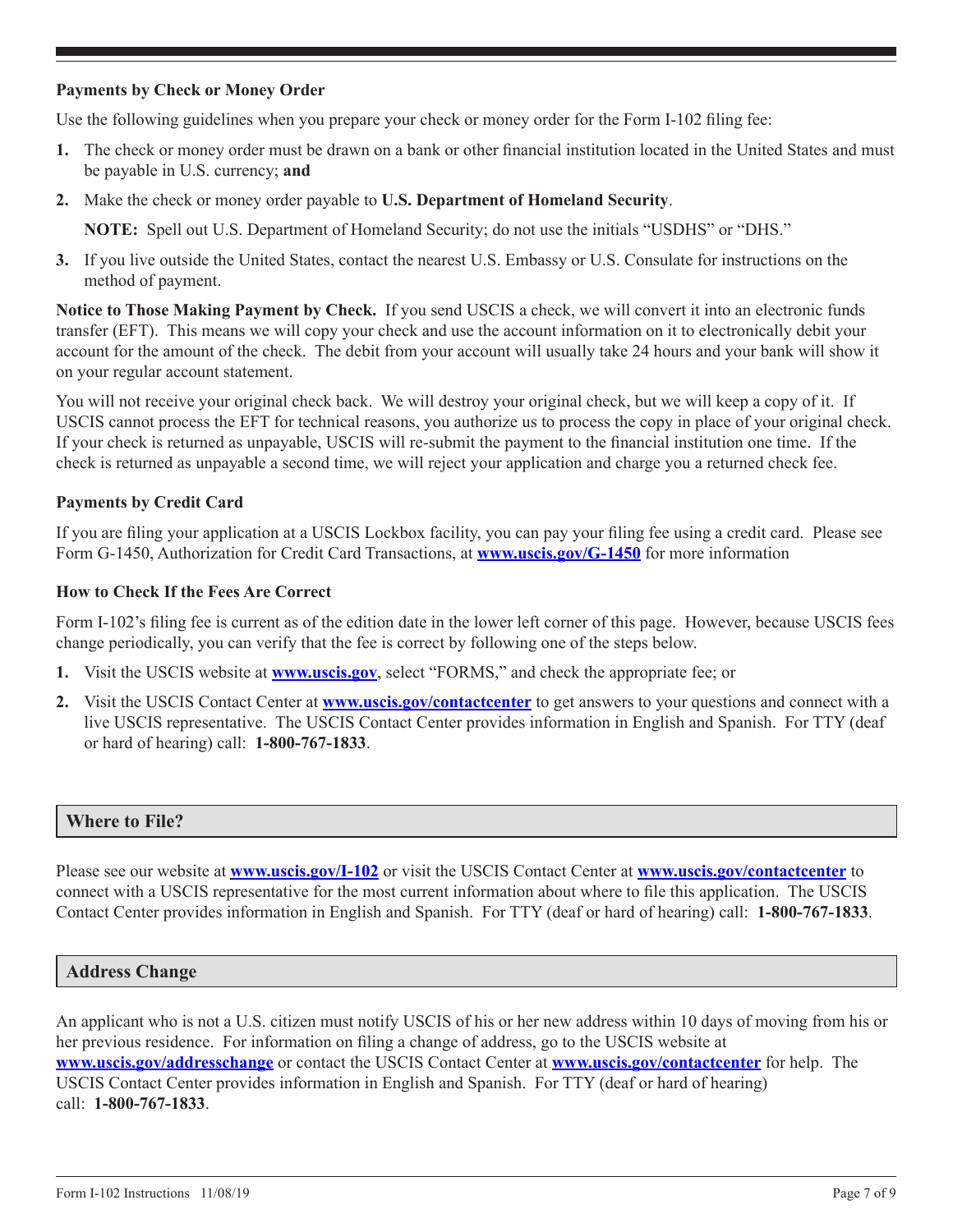**NOTE:** Do not submit a change of address request to USCIS Lockbox facilities because the Lockbox does not process change of address requests.

## **Processing Information**

You must have a United States address to file this application.

**Initial Processing.** Once USCIS accepts your application, we will check it for completeness. If you do not completely fill out this application, you will not establish a basis for your eligibility and USCIS may reject or deny your application.

**Requests for More Information.** USCIS may request that you provide more information or evidence to support your application. We may also request that you provide the originals of any copies you submit. If we request an original document from you, it will be returned to you after USCIS determines it no longer needs your original.

**Requests for Interview.** We may request that you appear at a USCIS office for an interview based on your application. At the time of any interview or other appearance at a USCIS office, we may require that you provide your biometrics to verify your identity and/or update background and security checks.

**Decision.** The decision on Form I-102 involves a determination of whether you have established eligibility for the immigration benefit you are seeking. USCIS will notify you of the decision in writing.

#### **USCIS Forms and Information**

To ensure you are using the latest version of this application, visit the USCIS website at **www.uscis.gov** where you can obtain the latest USCIS forms and immigration-related information. If you do not have internet access, you may order USCIS forms by calling the USCIS Contact Center at **1-800-375-5283**. The USCIS Contact Center offers services in English and Spanish. For TTY (deaf or hard of hearing) call: **1-800-767-1833**.

Instead of waiting in line for assistance at your local USCIS office, you can schedule an appointment online at **www.uscis.gov.** Select "Tools," then under "Self Service Tools," select "Appointments" and follow the screen prompts to set up your appointment. Once you finish scheduling an appointment, the system will generate an appointment notice for you.

#### **Penalties**

If you knowingly and willfully falsify or conceal a material fact or submit a false document with your Form I-102, we will deny your Form I-102 and may deny any other immigration benefit. In addition, you will face severe penalties provided by law and may be subject to criminal prosecution.

#### **DHS Privacy Notice**

**AUTHORITIES:** The information requested on this application, and the associated evidence, is collected under the Immigration and Nationality Act section 264, and 8 CFR 264.6.

**PURPOSE:** The primary purpose for providing the information requested on this application is to request a new or replacement Form I-94, Arrival-Departure Record, Form I-94W, Nonimmigrant Visa Waiver Arrival/Departure Record, or Form I-95, Crewman's Landing Permit. DHS will use the information you provide to grant or deny the immigration benefit you are seeking.